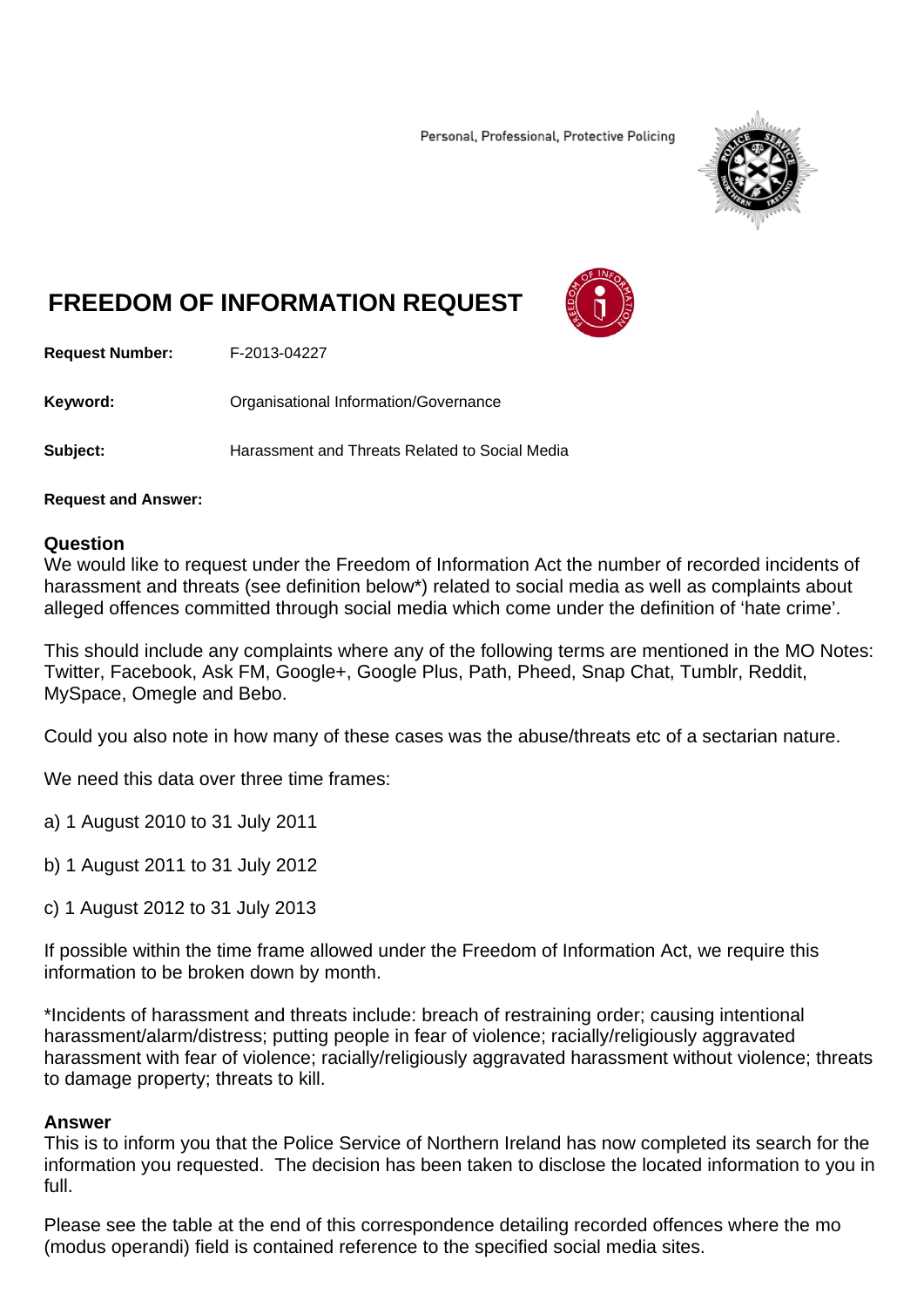**Please note:** The data has been extracted based on the mo remarks and mo free text fields on NICHE recording database containing reference to any of the specified social media sites. There may be offences where the social media sites have been involved and the information may not have been input into either of these fields and therefore will not be extracted. Also, only 255 characters can be extracted from these fields so again, if the reference to the social media site is contained in the text after the first 255 characters then this will not be extracted. The information extracted is based on the recorded offences of Harassment and Threats to Kill, the definition you have provided is not applicable to recorded crime. The definition of Hate crime is available at the link provided below:

http://www.psni.police.uk/hate\_motivation\_definitions.pdf

There were 2 harassment or threats to kill offences where the mo remarks field contained reference to the specified social media sites that were identified as hate crime, one of which was sectarian.

If you have any queries regarding your request or the decision please do not hesitate to contact me on 028 9070 0164. When contacting the Freedom of Information Team, please quote the reference number listed at the beginning of this letter.

If you are dissatisfied in any way with the handling of your request, you have the right to request a review. You should do this as soon as possible or in any case within two months of the date of issue of this letter. In the event that you require a review to be undertaken, you can do so by writing to the Head of Freedom of Information, PSNI Headquarters, 65 Knock Road, Belfast, BT5 6LE or by emailing foi@psni.pnn.police.uk.

If following an internal review, carried out by an independent decision maker, you were to remain dissatisfied in any way with the handling of the request you may make a complaint, under Section 50 of the Freedom of Information Act, to the Information Commissioner's Office and ask that they investigate whether the PSNI has complied with the terms of the Freedom of Information Act. You can write to the Information Commissioner at Information Commissioner's Office, Wycliffe House, Water Lane, Wilmslow, Cheshire, SK9 5AF. In most circumstances the Information Commissioner will not investigate a complaint unless an internal review procedure has been carried out, however the Commissioner has the option to investigate the matter at his discretion.

Please be advised that PSNI replies under Freedom of Information may be released into the public domain via our website @ www.psni.police.uk

Personal details in respect of your request have, where applicable, been removed to protect confidentiality.